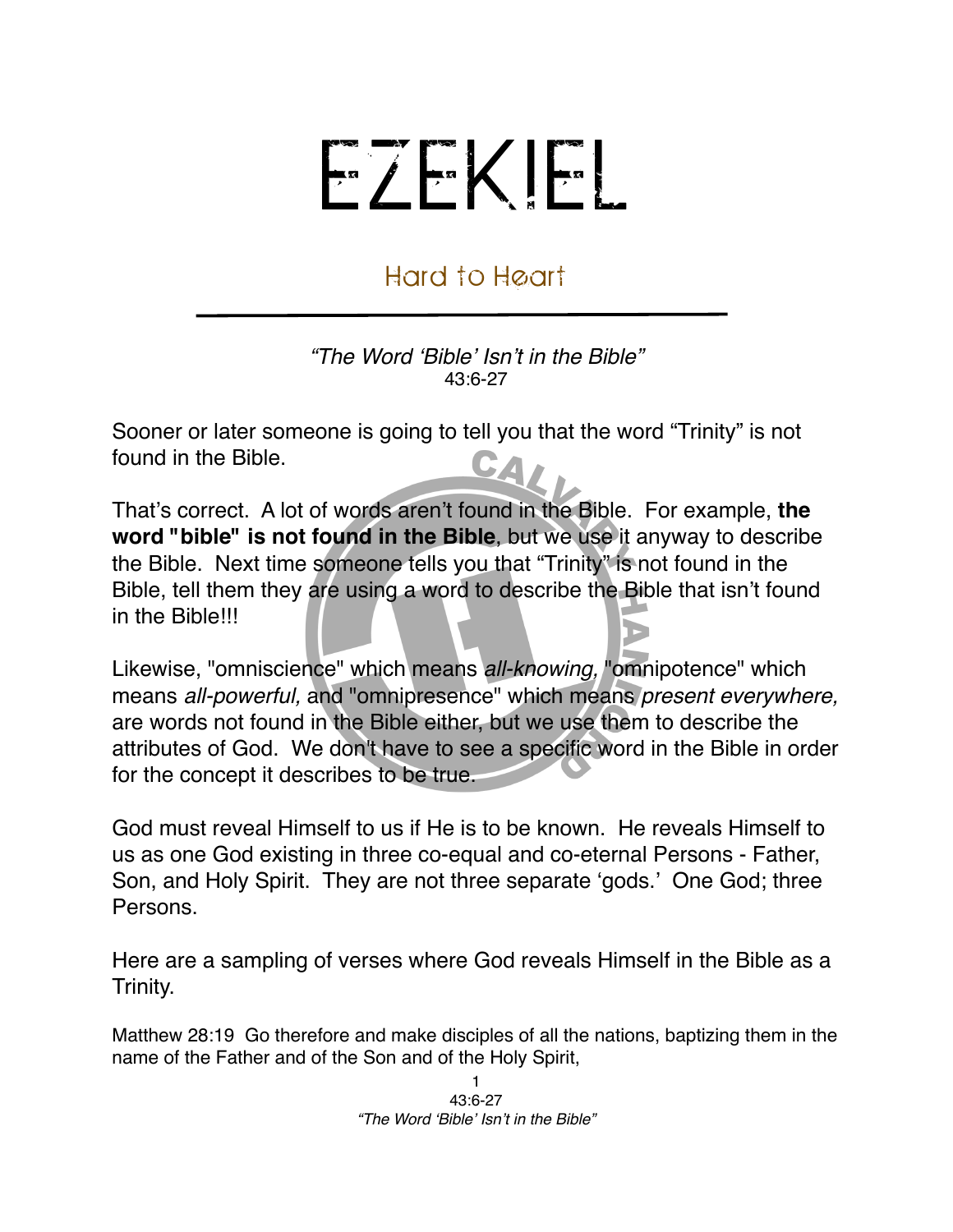2 Corinthians 13:14 The grace of the Lord Jesus Christ, and the love of God, and the communion of the Holy Spirit be with you all. Amen.

Jude 1:20 But you, beloved, building yourselves up on your most holy faith, praying in the Holy Spirit,

Jude 1:21 keep yourselves in the love of God, looking for the mercy of our Lord Jesus Christ unto eternal life.

At the baptism of Jesus the Father spoke from Heaven while the Spirit descended upon the Lord in the form of a dove.

There have been many attempts to develop illustrations of the Trinity. However, none of the popular illustrations are completely accurate. They all fall short because we are talking about something that is incomprehensible to our human, finite minds.

The closest I can come is not really an illustration but it is helpful. A human being is one person, but you are a trichotomy of body, soul and spirit. Don't try to develop that any farther. It simply shows that the idea of a Trinity or a tri-unity is not far-fetched.

We see an example of the Trinity in verse six of Ezekiel forty-three.

Ezekiel 43:6 Then I heard Him speaking to me from the temple, while a man stood beside me.

We've established in previous studies that the "man" standing beside Ezekiel, his guide on this Temple tour, was none other than Jesus Christ in a preincarnation appearance. Ezekiel was being carried along by the Holy Spirit. Now he was spoken to by God the Father.

John Gill put it like this:

[The man] whom he saw at first with a measuring line in his hand... and with whom he had been all along, and had seen him measure the house, and all belonging to it: he stood by him as the Mediator between God and him; as the medium of communion with him; as the advocate with the Father: he stood by him to interpret what was said to him; to guide him further into the knowledge of divine things; to assist him, protect and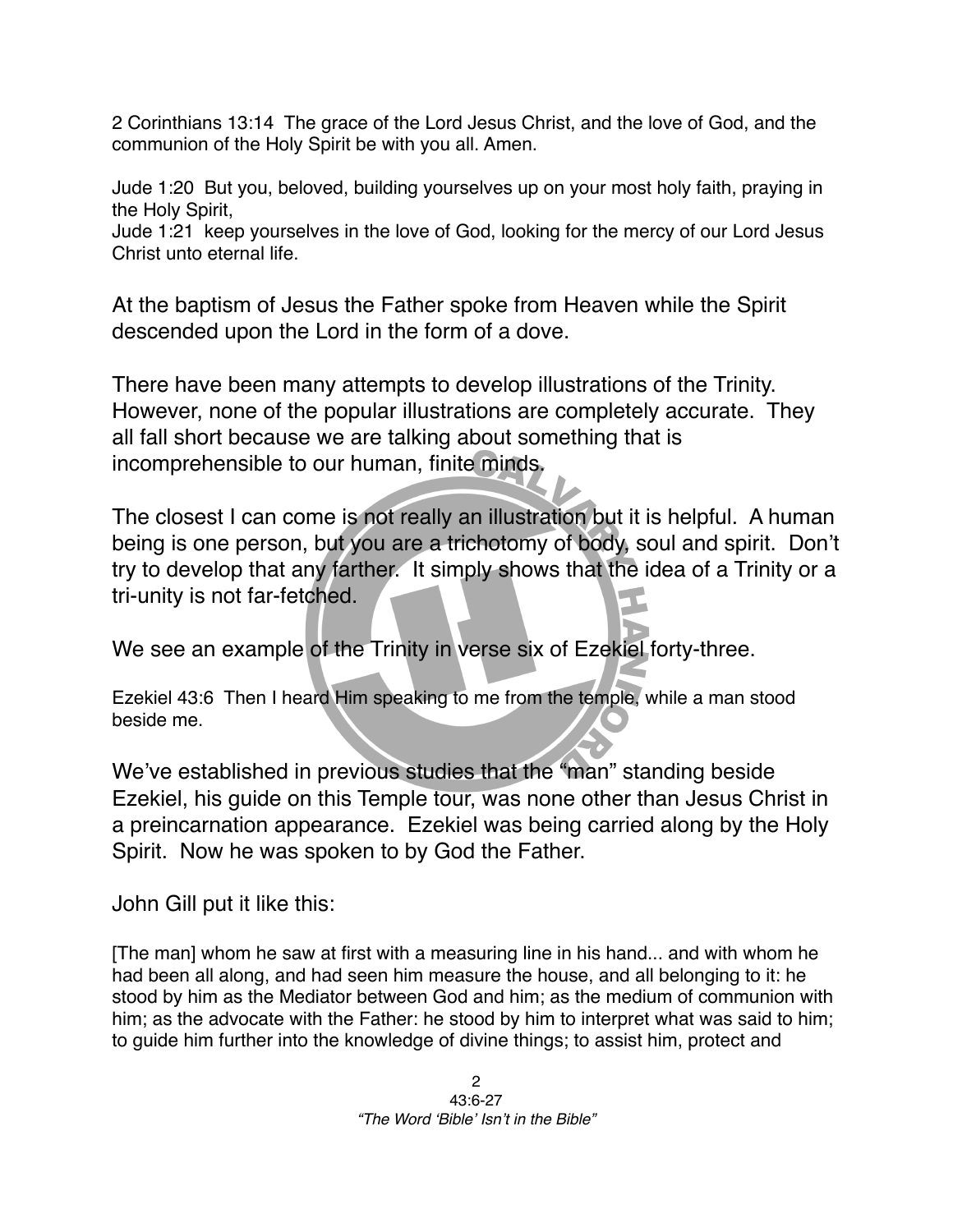defend him, to continue him in fellowship with God, and to preserve him in grace to glory. Here is an appearance of the three Persons in the Godhead; the Father speaking to the prophet out of the house; the Son in human form standing by him; and the Spirit of the Lord, who had took him up from the ground, and had brought him into the inner court.

The "man," the Lord Jesus Christ in an Old Testament appearance, thus takes a position like that of a mediator, giving Ezekiel a prophetic glimpse of the first coming of Jesus as a man to save us by dying on the Cross. It was sort of a vision within the vision to encourage Ezekiel.

The Father spoke to Ezekiel.

Ezekiel 43:7 And He said to me, "Son of man, this is the place of My throne and the place of the soles of My feet, where I will dwell in the midst of the children of Israel forever. No more shall the house of Israel defile My holy name, they nor their kings, by their harlotry or with the carcasses of their kings on their high places. Ezekiel 43:8 When they set their threshold by My threshold, and their doorpost by My doorpost, with a wall between them and Me, they defiled My holy name by the abominations which they committed; therefore I have consumed them in My anger. Ezekiel 43:9 Now let them put their harlotry and the carcasses of their kings far away from Me, and I will dwell in their midst forever.

The Israelites set up idols in the Temple. Their kings had defiled God's holy place. On account of idolatry God had sent His people into captivity. His glory had departed from them. Even after they returned and rebuilt the Temple, God's glory did not return. It was a long season of discipline, continuing even today.

The reference to "the carcasses of the kings" has to do with the fact that some fourteen kings of Judah were buried in sepulchers near the Temple. Death, which came through man's sin, defiled the Temple site. They had themselves buried there to speak of their glory but it robbed God of His holiness.

Here's a thought. If idolatry is so extensive, so pervasive, that it has taken God more than 2500 years of discipline to root it out of His people, can we take it lightly? If God identifies someone or some thing in my life that is an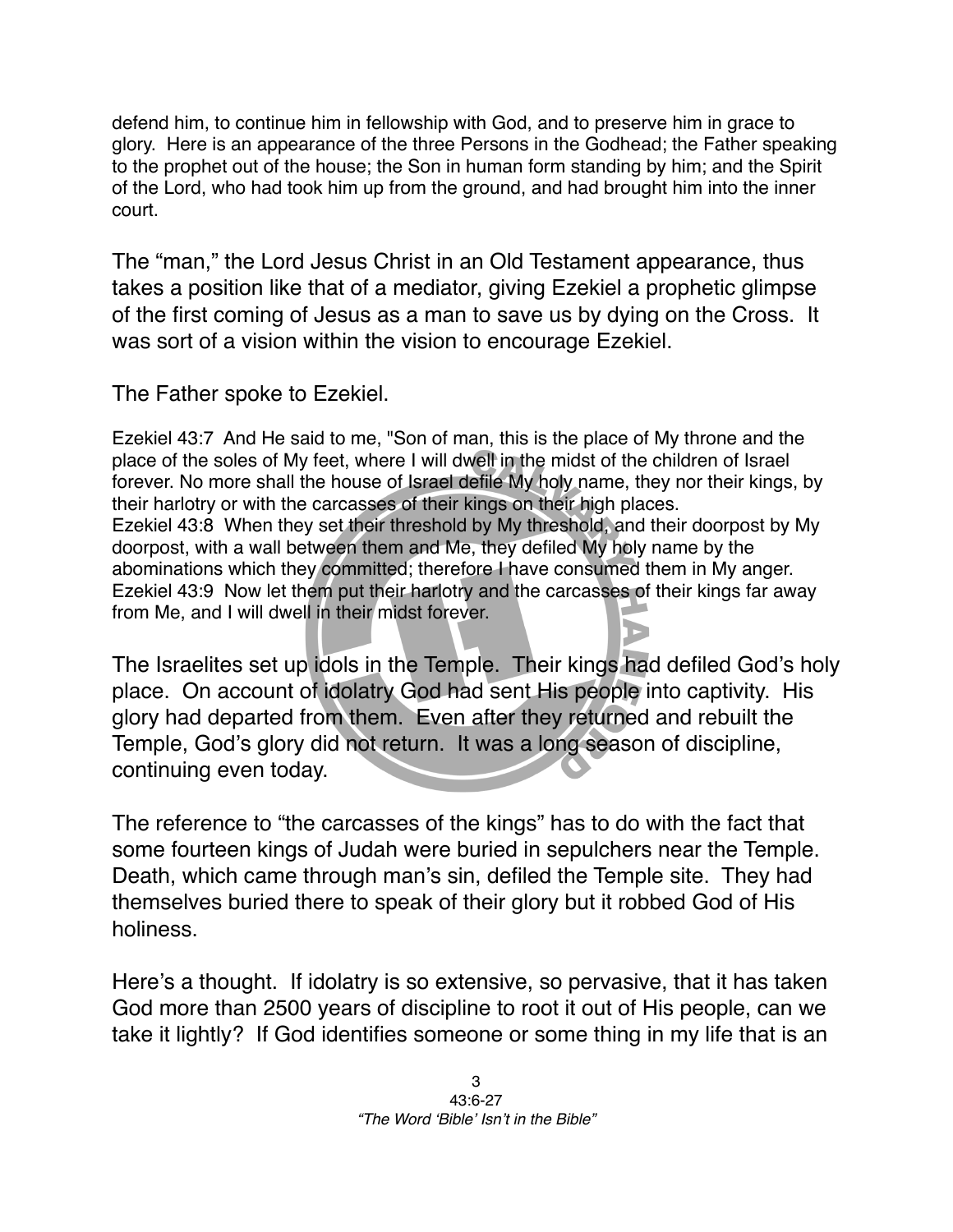idol then I ought to expect it to be extensive, pervasive. I'd better defend against it coming back and once again usurping the place God occupies in my heart.

Another thing we see in these verses is that God desires to dwell among us. Not that God needed anything, or was lacking in fellowship, but the Father and the Son and the Holy Spirit determined to create mankind in order to enjoy fellowship with us.

That fellowship didn't last too long, in the Garden of Eden, before our parents failed the one test of their love for God. Everything that God has done from that moment about seven thousand years ago until today has been an unfolding drama of redemption to bring us back into fellowship with God.

I use that phrase a lot, ʻthe unfolding drama of redemption.' It's actually the title of a marvelous book by W. Graham Scroggie. He surveys the entire Bible to show God's plan of redemption unfolding.

Here are a couple of choice quotes:

Jesus' human pedigree, His redemptive program, and His divine purpose which are revealed in the New Testament historically are revealed in the Old Testament prophetically, not in any general or doubtful manner, but in great and exact detail.

Man the sinner needs someone who will redemptively represent him; he needs someone who will reveal God to him; and he needs someone who, with authority and effect, will rule over him. In other words, man needs a priest, a prophet, and a king: a priest to represent him before God; a prophet to reveal God to him; and a king to take control of, and to rule in and over the whole kingdom of his life. In vain will man find such an one among his fallen fellows, but in Christ the need is supplied in every respect.

It's a great read!

We next read that Ezekiel's description of the Temple could have a powerful effect on the exiles.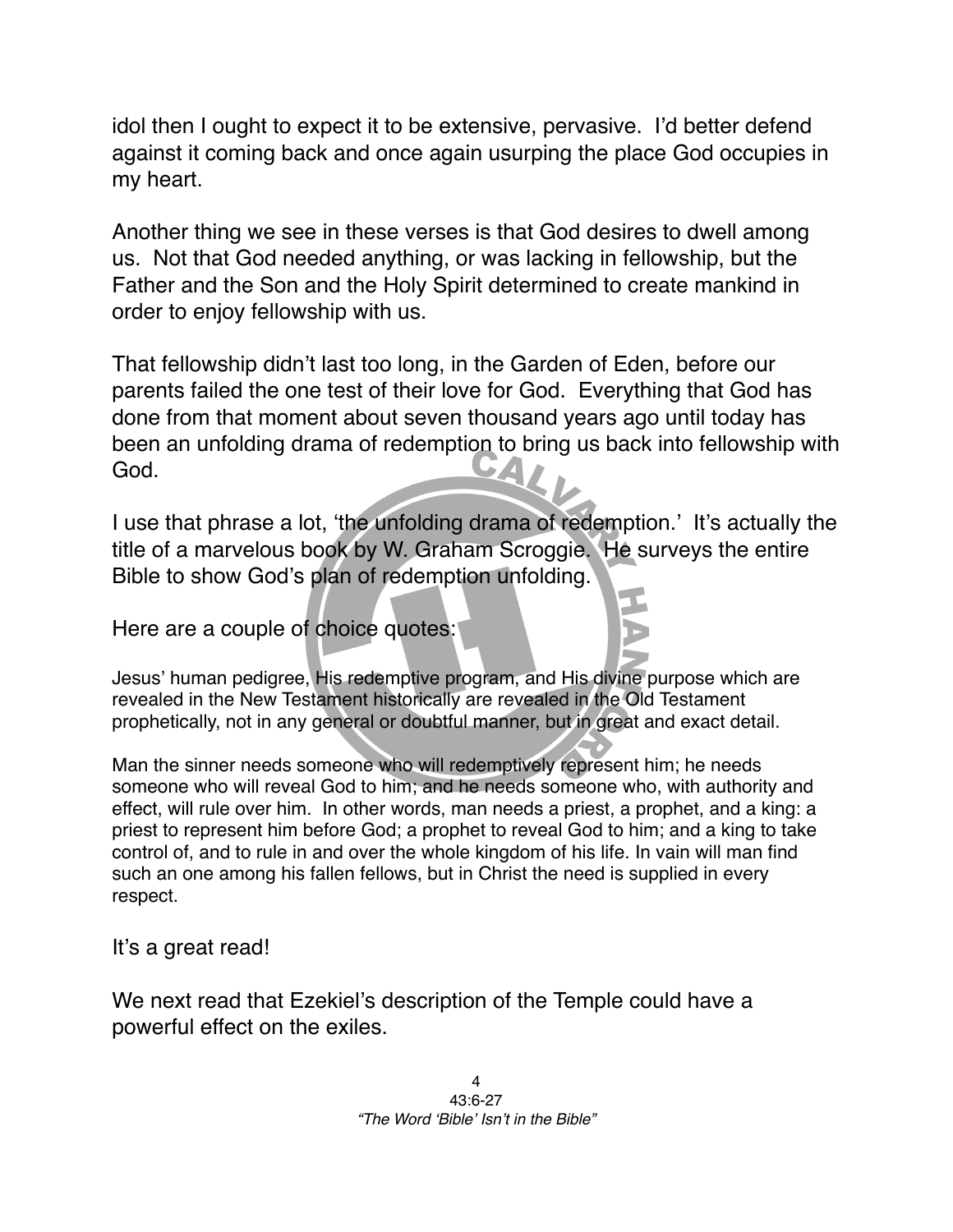Ezekiel 43:10 "Son of man, describe the temple to the house of Israel, that they may be ashamed of their iniquities; and let them measure the pattern.

Ezekiel 43:11 And if they are ashamed of all that they have done, make known to them the design of the temple and its arrangement, its exits and its entrances, its entire design and all its ordinances, all its forms and all its laws. Write it down in their sight, so that they may keep its whole design and all its ordinances, and perform them. Ezekiel 43:12 This is the law of the temple: The whole area surrounding the mountaintop is most holy. Behold, this is the law of the temple.

A clear presentation of the future Temple to the exiles in Babylon would explain to them the necessity for God's discipline. They would see how they had offended the holiness of God and what was required to restore the fellowship that had been broken by their sin. They would also gain strength from the hope that there would indeed be another Temple on the earth that would be filled with the glory of God and from which God Himself would rule over both them and the earth.

The phrase "the law of the Temple" seems to mean "this is the purpose of the Temple," that is, to reveal sin and repair the breech between man and God.

There is power in just the reading of God's Word. It can render you ashamed for sin, of course, as the Holy Spirit convicts you. It can fill you with the wonder of God's grace, mercy, and forgiveness.

When the Millennial Temple is established and God is enthroned in it daily services will begin. Ezekiel was given a description of the altar and procedures for consecrating it.

Ezekiel 43:13 "These are the measurements of the altar in cubits (the cubit is one cubit and a handbreadth): the base one cubit high and one cubit wide, with a rim all around its edge of one span. This is the height of the altar:

Ezekiel 43:14 from the base on the ground to the lower ledge, two cubits; the width of the ledge, one cubit; from the smaller ledge to the larger ledge, four cubits; and the width of the ledge, one cubit.

Ezekiel 43:15 The altar hearth is four cubits high, with four horns extending upward from the hearth.

Ezekiel 43:16 The altar hearth is twelve cubits long, twelve wide, square at its four corners;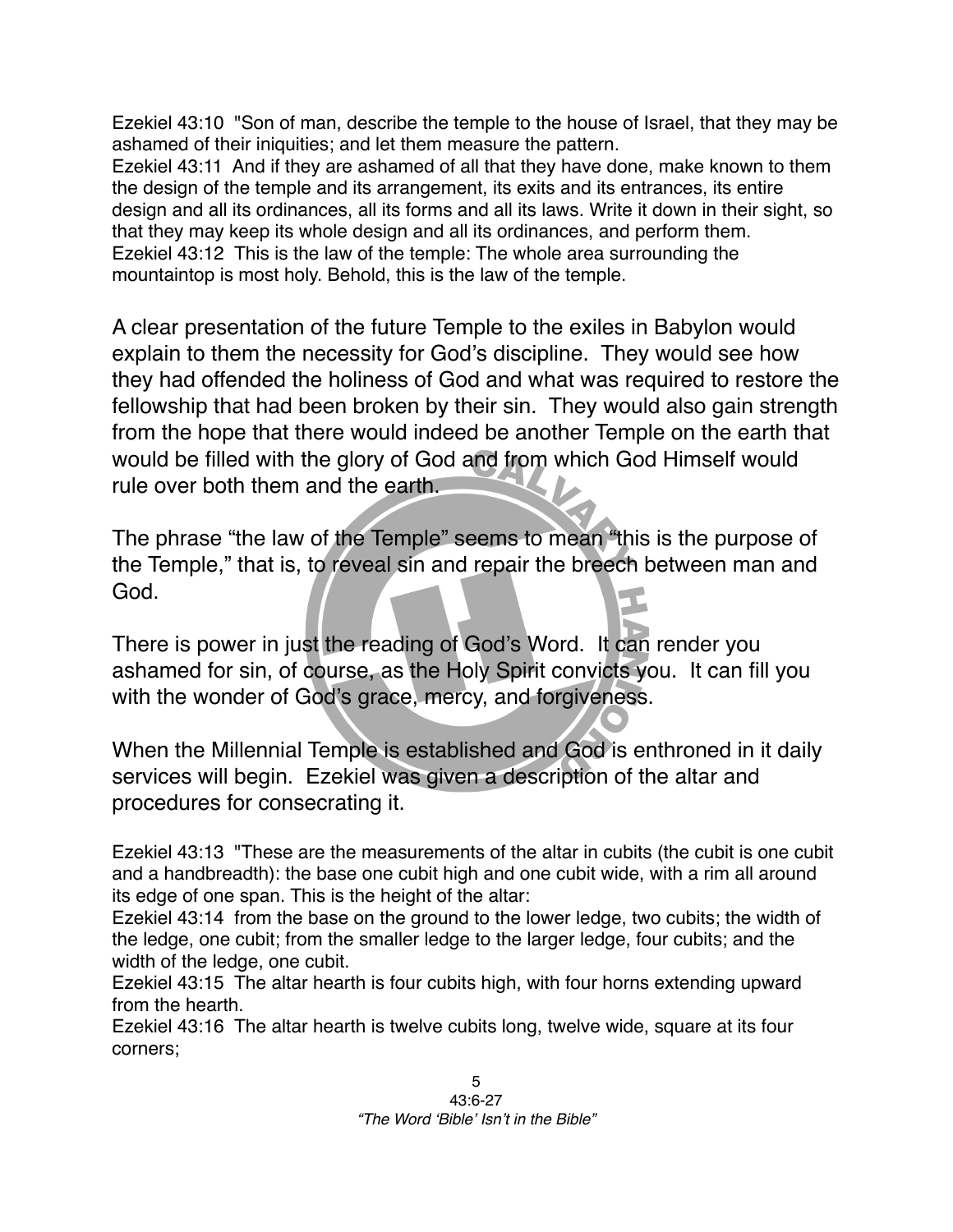Ezekiel 43:17 the ledge, fourteen cubits long and fourteen wide on its four sides, with a rim of half a cubit around it; its base, one cubit all around; and its steps face toward the east."

The height of the altar will be 19 feet but part of this is below ground. The altar hearth, 21 feet square, was reached by a flight of steps facing east. The sacrificial Altar will be approached from the East. Previous altars were all approached from the South. Now there will be stairs to the altar, not a ramp as previously. The top of the altar is now described by the Hebrew word "ariel" meaning *hearth of God* or *lion of God*.

Differences in the build of these items, like the altar, continue to establish that this is a real, future Temple that has yet to be built. This is *not* symbolic or allegorical in any way. It is literal.

Once the altar is built and in place it will be consecrated for seven days with a series of offerings.

Ezekiel 43:18 And He said to me, "Son of man, thus says the Lord God: 'These are the ordinances for the altar on the day when it is made, for sacrificing burnt offerings on it, and for sprinkling blood on it.

Ezekiel 43:19 You shall give a young bull for a sin offering to the priests, the Levites, who are of the seed of Zadok, who approach Me to minister to Me,' says the Lord God. Ezekiel 43:20 You shall take some of its blood and put it on the four horns of the altar, on the four corners of the ledge, and on the rim around it; thus you shall cleanse it and make atonement for it.

Ezekiel 43:21 Then you shall also take the bull of the sin offering, and burn it in the appointed place of the temple, outside the sanctuary.

Ezekiel 43:22 On the second day you shall offer a kid of the goats without blemish for a sin offering; and they shall cleanse the altar, as they cleansed it with the bull.

Ezekiel 43:23 When you have finished cleansing it, you shall offer a young bull without blemish, and a ram from the flock without blemish.

Ezekiel 43:24 When you offer them before the Lord, the priests shall throw salt on them, and they will offer them up as a burnt offering to the Lord.

Ezekiel 43:25 Every day for seven days you shall prepare a goat for a sin offering; they shall also prepare a young bull and a ram from the flock, both without blemish.

Ezekiel 43:26 Seven days they shall make atonement for the altar and purify it, and so consecrate it.